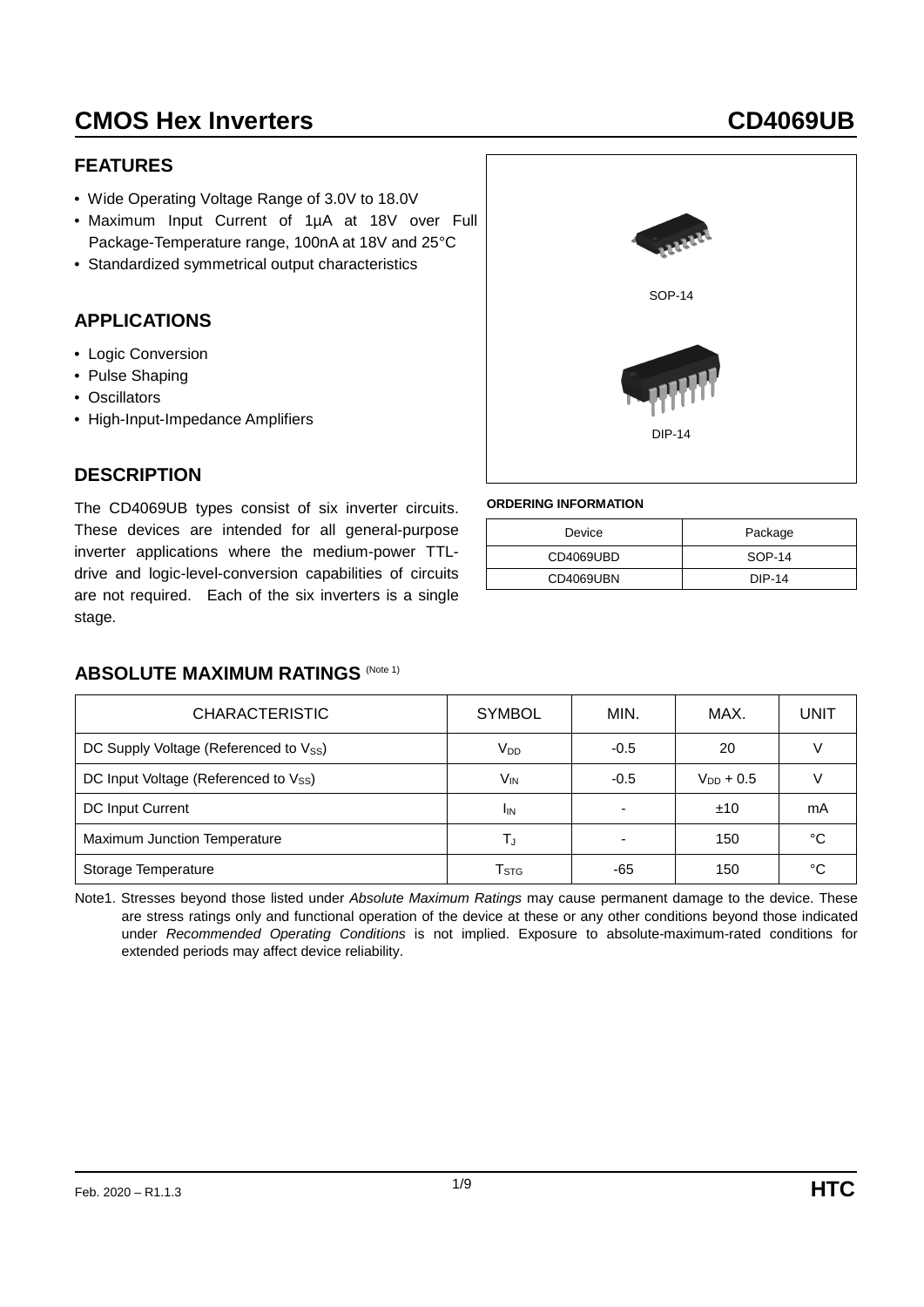### **RECOMMENDED OPERATING CONDITIONS** (Note 2)

| <b>CHARACTERISTIC</b>                | <b>SYMBOL</b>   | MIN. | MAX.            | UNIT |
|--------------------------------------|-----------------|------|-----------------|------|
| Supply Voltage                       | $V_{DD}$        | 3    | 18              |      |
| DC Input Voltage                     | V <sub>IN</sub> | 0    | V <sub>DD</sub> |      |
| DC Output Voltage                    | VOUT            | 0    | V <sub>DD</sub> |      |
| Operating Free-Air Temperature Range | Т <sub>А</sub>  | -55  | 125             | °C   |

Note 2. The device is not guaranteed to function outside its operating ratings.

### **ORDERING INFORMATION**

| Package       | Order No. | Description   | Supplied As | Status |
|---------------|-----------|---------------|-------------|--------|
| SOP-14        | CD4069UBD | Hex Inverters | Tape & Reel | Active |
| <b>DIP-14</b> | CD4069UBN | Hex Inverters | Tube        | Active |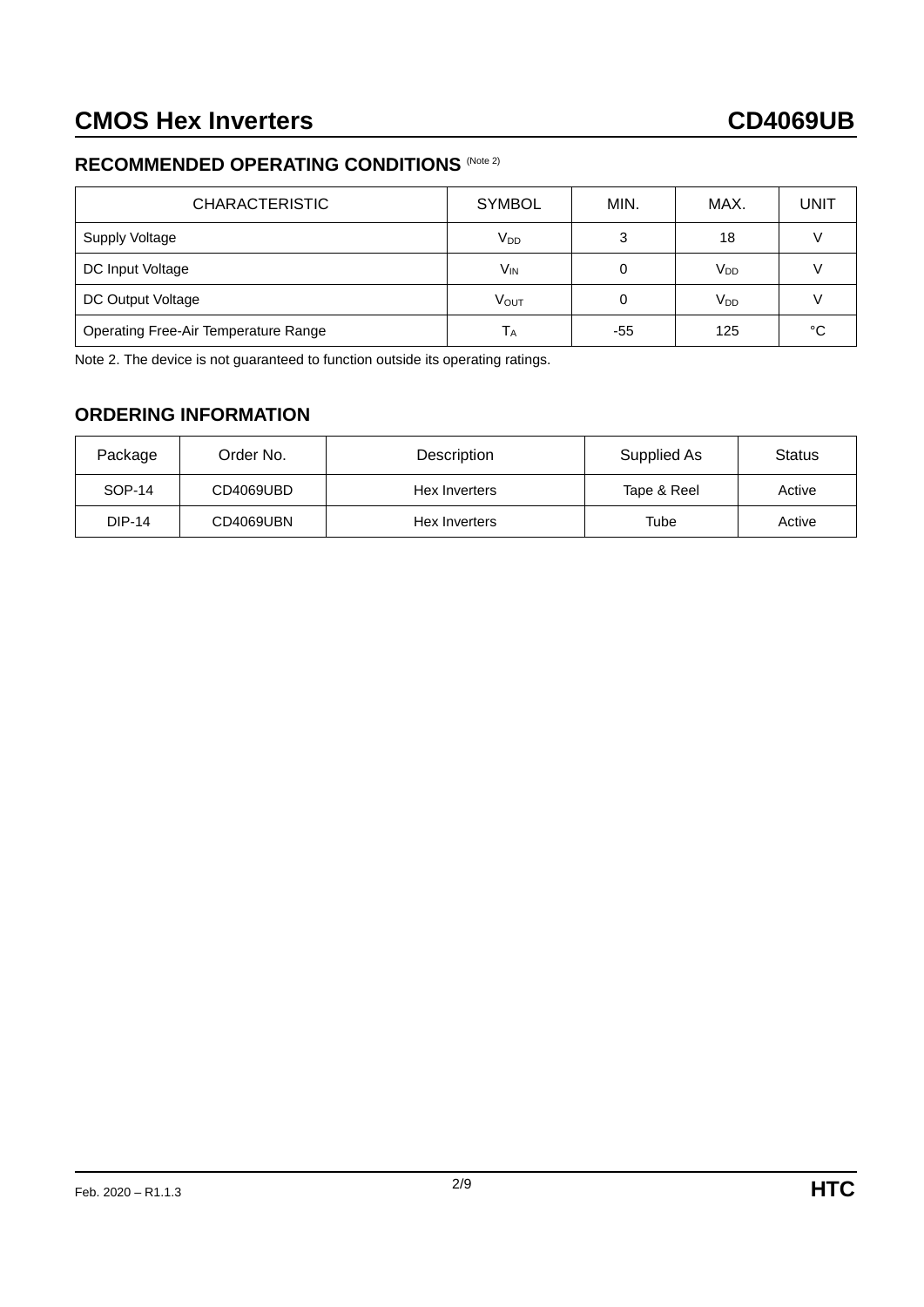#### **PIN CONFIGURATION**



#### **PIN DESCRIPTION**

| Pin No.                 |                  | Pin Name   |              |  |  |
|-------------------------|------------------|------------|--------------|--|--|
| <b>SOP-14</b>           | <b>DIP-14</b>    |            | Pin Function |  |  |
| $\mathbf{1}$            | $\mathbf{1}$     | 1A         | Input 1      |  |  |
| $\overline{2}$          | $\overline{2}$   | 1Y         | Output 1     |  |  |
| $\sqrt{3}$              | $\sqrt{3}$       | 2A         | Input 2      |  |  |
| $\overline{\mathbf{4}}$ | $\overline{4}$   | 2Y         | Output 2     |  |  |
| $\sqrt{5}$              | $\sqrt{5}$       | 3A         | Input 3      |  |  |
| $\,6\,$                 | $\,6\,$          | 3Y         | Output 3     |  |  |
| $\overline{7}$          | $\overline{7}$   | <b>VSS</b> | Ground       |  |  |
| $\, 8$                  | $\,8\,$          | 4Y         | Output 4     |  |  |
| $\boldsymbol{9}$        | $\boldsymbol{9}$ | 4A         | Input 4      |  |  |
| 10                      | $10\,$           | 5Y         | Output 5     |  |  |
| 11                      | 11               | 5A         | Input 5      |  |  |
| 12                      | 12               | 6Y         | Output 6     |  |  |
| 13                      | 13               | 6A         | Input 6      |  |  |
| 14                      | 14               | VDD        | Power Supply |  |  |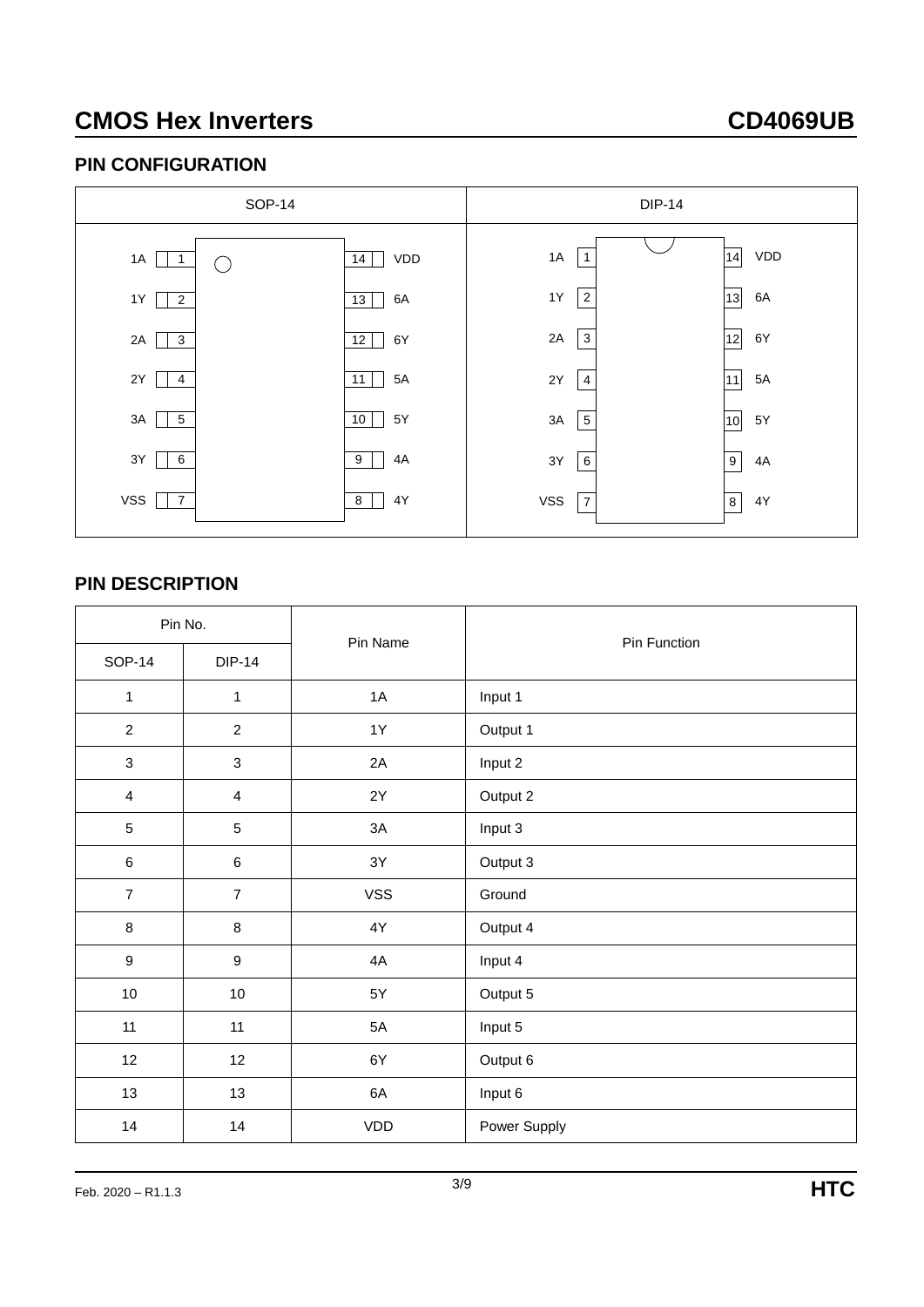## **BLOCK DIAGRAM**

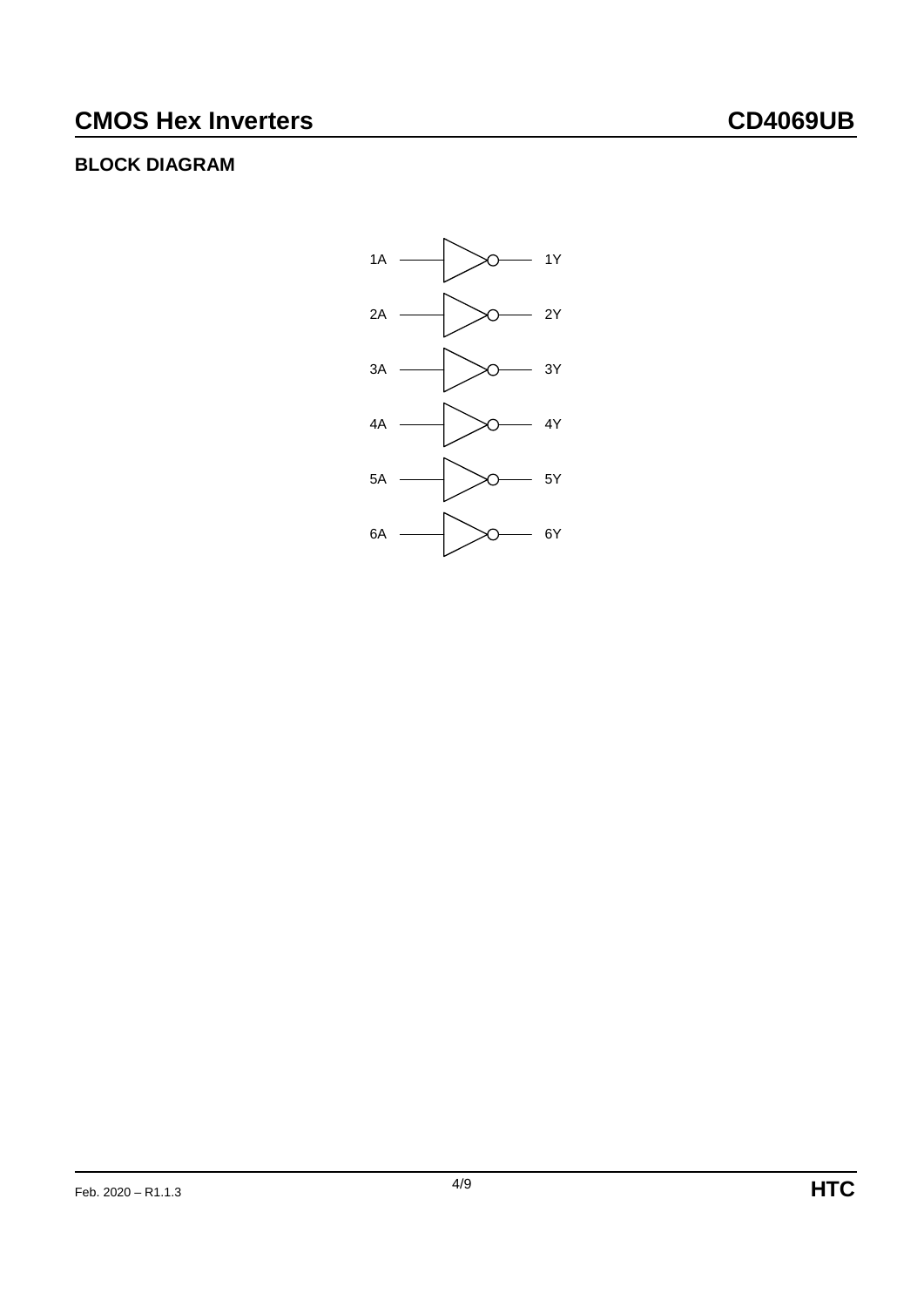## **DC ELECTRICAL CHARACTERISTICS**

Voltages referenced to  $V_{SS}$ .

| <b>SYMBOL</b><br><b>PARAMETER</b> |                                         | <b>TEST CONDITION</b>                   |                  |          | Limit           |                |         | <b>UNIT</b> |  |
|-----------------------------------|-----------------------------------------|-----------------------------------------|------------------|----------|-----------------|----------------|---------|-------------|--|
|                                   |                                         |                                         |                  | $V_{DD}$ | $-55^{\circ}$ C | $25^{\circ}$ C | 125°C   |             |  |
|                                   | $V_{OUT} = 0.5V$                        |                                         |                  | 5 V      | 4.0             | 4.0            | 4.0     |             |  |
| V <sub>IH</sub>                   | Minimum High-Level Input<br>Voltage     | $V_{OUT} = 1.0V$                        |                  |          | 8.0             | 8.0            | 8.0     | V           |  |
|                                   |                                         | $V_{\text{OUT}} = 1.5V$                 |                  | 15 V     | 12.5            | 12.5           | 12.5    |             |  |
|                                   |                                         | $V_{OUT} = V_{DD} - 0.5V$               |                  | 5 V      | 1.0             | 1.0            | 1.0     |             |  |
| $V_{IL}$                          | Maximum Low-Level Input<br>Voltage      | $V_{\text{OUT}} = V_{\text{DD}} - 1.0V$ |                  | 10 V     | 2.0             | 2.0            | 2.0     | $\vee$      |  |
|                                   |                                         | $V_{OUT} = V_{DD} - 1.5V$               |                  | 15 V     | 2.5             | 2.5            | 2.5     |             |  |
|                                   |                                         |                                         |                  | 5 V      | 4.95            | 4.95           | 4.95    | V           |  |
| $V_{OH}$                          | Minimum High-Level Output<br>Voltage    | $V_{IN} = V_{SS}$                       |                  | 10 V     | 9.95            | 9.95           | 9.95    |             |  |
|                                   |                                         |                                         |                  | 15 V     | 14.95           | 14.95          | 14.95   |             |  |
|                                   |                                         | $V_{IN} = V_{DD}$                       |                  | 5 V      | 0.05            | 0.05           | 0.05    | V           |  |
| $V_{OL}$                          | Maximum Low-Level Output<br>Voltage     |                                         |                  | 10 V     | 0.05            | 0.05           | 0.05    |             |  |
|                                   |                                         |                                         |                  | 15 V     | 0.05            | 0.05           | 0.05    |             |  |
| $I_{IN}$                          | Maximum Input Leakage<br>Current        | $V_{IN}$ = $V_{DD}$ or $V_{SS}$         |                  | 18 V     | ±0.1            | ±0.1           | ±1.0    | μA          |  |
|                                   |                                         |                                         |                  | 5 V      | 0.25            | 0.25           | 7.5     |             |  |
|                                   | Maximum Quiescent Supply                |                                         |                  | 10 V     | 0.5             | 0.5            | 15      |             |  |
| $I_{\rm CC}$                      | Current                                 | $V_{IN} = V_{DD}$ or $V_{SS}$           |                  | 15 V     | 1.0             | 1.0            | 30      | μA          |  |
|                                   |                                         |                                         |                  | 20 V     | 5.0             | 5.0            | 150     |             |  |
|                                   |                                         |                                         | $V_{OL} = 0.4V$  | 5 V      | 0.64            | 0.51           | 0.36    |             |  |
| $I_{OL}$                          | Minimum Output Low (Sink)<br>Current    | $V_{IN}$ = $V_{DD}$ or $V_{SS}$         | $V_{OL} = 0.5V$  | 10 V     | 1.6             | 1.3            | 0.9     | mA          |  |
|                                   |                                         |                                         | $V_{OL} = 1.5V$  | 15 V     | 4.2             | 3.4            | 2.4     |             |  |
|                                   | Minimum Output High<br>(Source) Current | $V_{IN}$ = $V_{DD}$ or $V_{SS}$         | $V_{OH} = 2.5V$  | 5 V      | $-2.0$          | $-1.6$         | $-1.15$ | mA          |  |
|                                   |                                         |                                         | $V_{OH} = 4.6V$  | 5 V      | $-0.64$         | $-0.51$        | $-0.36$ |             |  |
| $I_{OH}$                          |                                         |                                         | $V_{OH} = 9.5V$  | 10 V     | $-1.6$          | $-1.3$         | $-0.9$  |             |  |
|                                   |                                         |                                         | $V_{OH} = 13.5V$ | 15 V     | $-4.2$          | $-3.4$         | $-2.4$  |             |  |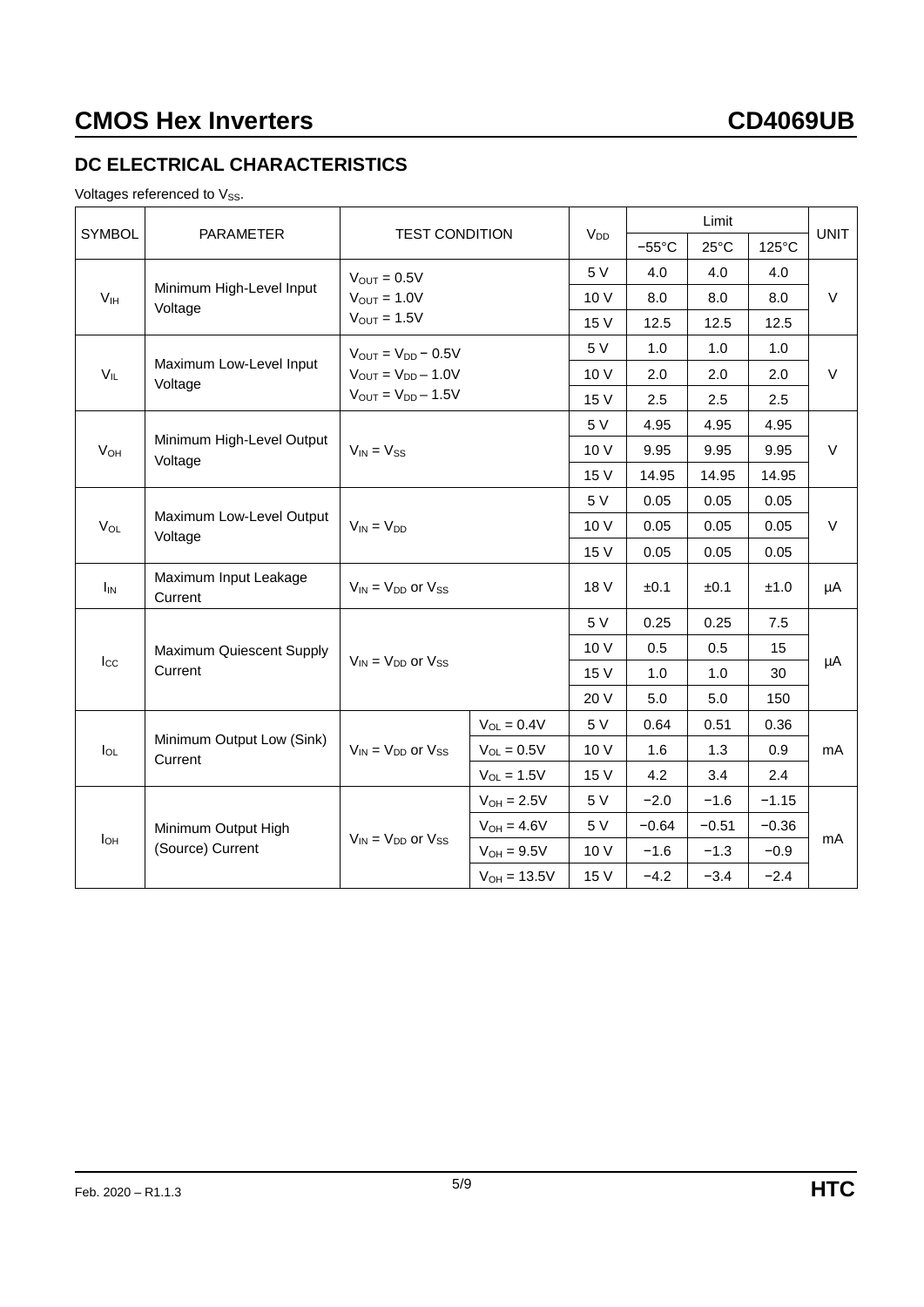### **AC ELECTRICAL CHARACTERISTICS**

 $C_L$  = 50 pF,  $R_L$  = 200kΩ, Input  $t_r = t_f$  = 20 ns

|                                          |                                                              | $V_{DD}$ | Limit           |                |                 |             |
|------------------------------------------|--------------------------------------------------------------|----------|-----------------|----------------|-----------------|-------------|
| SYMBOL                                   | <b>PARAMETER</b>                                             |          | $-55^{\circ}$ C | $25^{\circ}$ C | $125^{\circ}$ C | <b>UNIT</b> |
|                                          |                                                              | 5 V      | 110             | 110            | 110             |             |
| t <sub>PLH</sub> ,<br>$t_{\text{PHL}}$   | Maximum Propagation Delay, Input A to Output Y<br>(Figure 1) | 10V      | 60              | 60             | 80              | ns          |
|                                          |                                                              | 15 V     | 50              | 50             | 80              |             |
|                                          |                                                              | 5 V      | 200             | 200            | 200             |             |
| t <sub>TLH</sub> ,<br>$t$ <sub>THL</sub> | Maximum Output Transition Time, Any Output<br>(Figure 1)     | 10V      | 100             | 100            | 100             | ns          |
|                                          |                                                              | 15 V     | 80              | 80             | 80              |             |
| $C_{IN}$                                 | Maximum Input Capacitance                                    |          |                 | 15             |                 | pF          |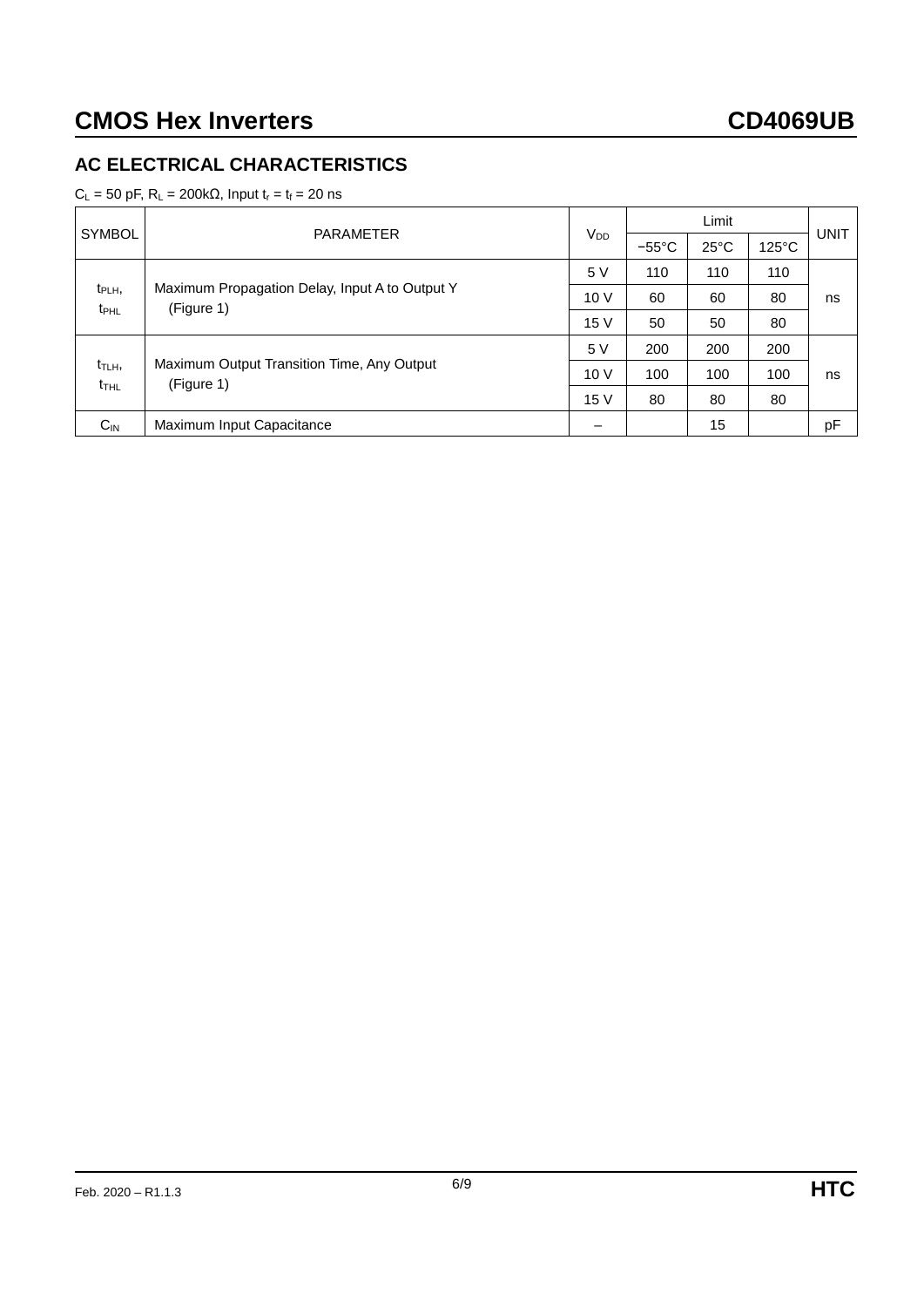## **FUNCTION TABLE**

| Input (A) | Output (Y) |
|-----------|------------|
| н         |            |
|           | н          |

## **SWITCHING WAVEFORMS**



Fig. 1.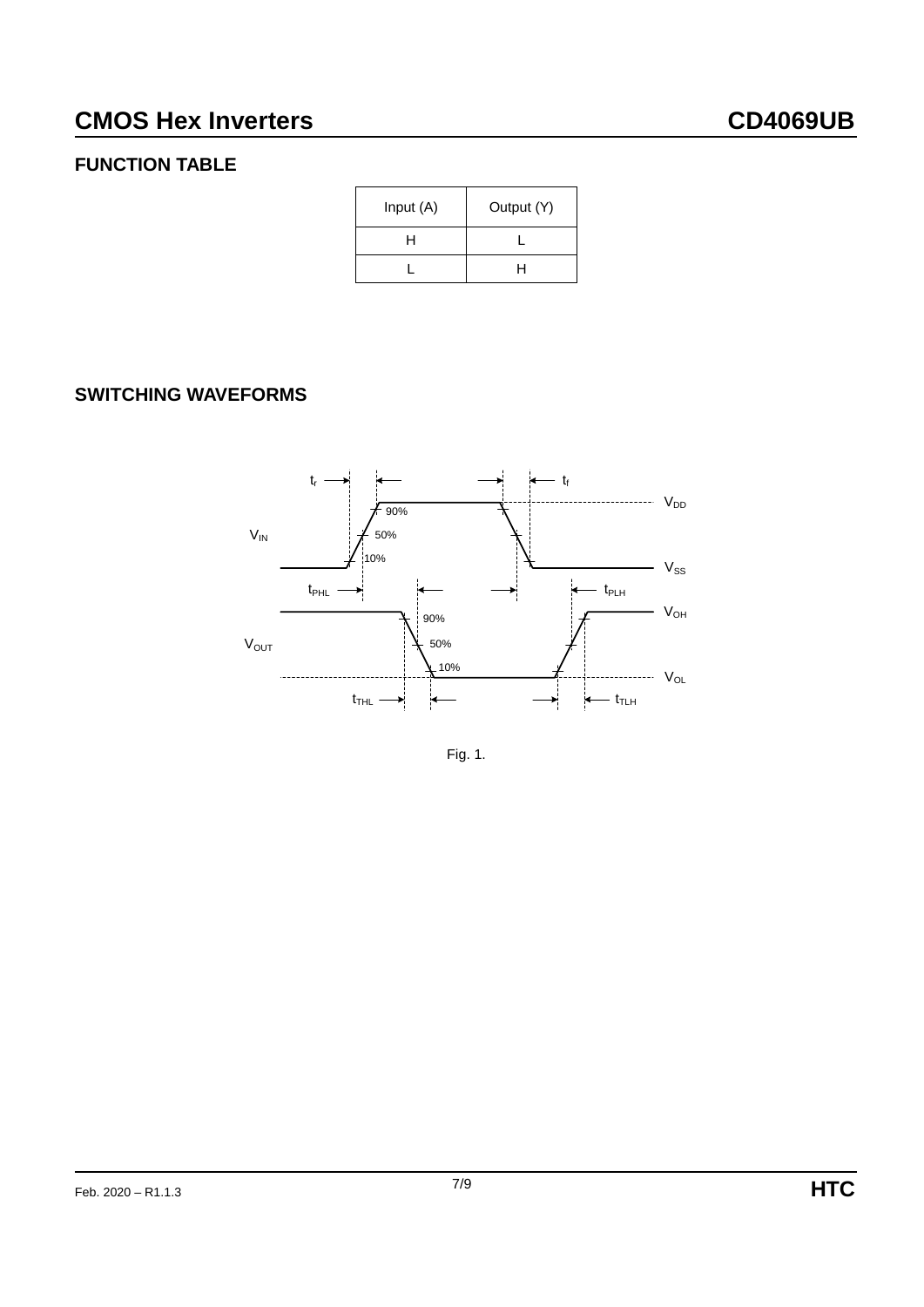## **TYPICAL OPERATING CHARACTERISTICS**

T.B.D.